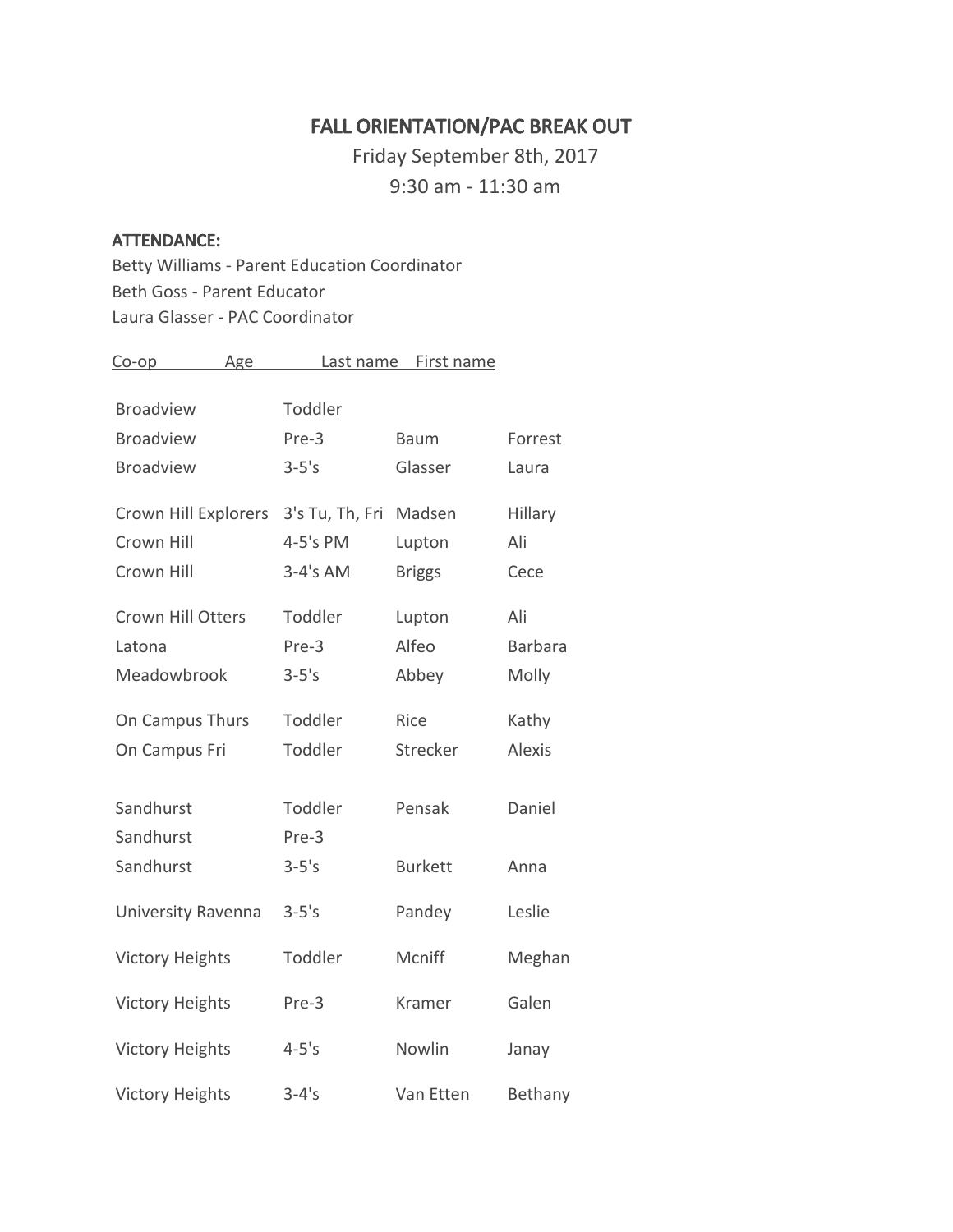| Wedgwood             | Toddler   | Suver                | Max      |
|----------------------|-----------|----------------------|----------|
| Wedgwood             | $Pre-3$   | Luly                 | Kimberly |
| Wedgwood             | $3 - 5's$ | Stephenson Leslie    |          |
| <b>Woodland Park</b> | Pre-3     | Denny-Brown Natascha |          |

## MOTION:

Change name from NSC PAC to PAC passed Yes - 21 No - 0

#### Packets handed out (available on the yahoo group):

PAC Handbook PAC By-Laws

#### Introductions:

Name, children, coop, what are you looking forward to?

#### Monthly Meetings:

Faith Lutheran Church 8208 18th Ave NE 9:30 - 11:30 am 2nd Mondays October through March 1st Monday in April (April 2nd) 3rd Monday in May (May 21st)

#### Yahoo Group:

[pac\\_nscc@yahoogroups.com](mailto:pac_nscc@yahoogroups.com)

#### Fill Open Board Positions:

Chair - Natasha Denny-Brown Vice Chair - Barbara Alfeo Secretary - Anna Burkett

## Fill Committee Positions (positions needed):

**Communications** (create newsletter, maintain website, marketing) Chair - Websmaster -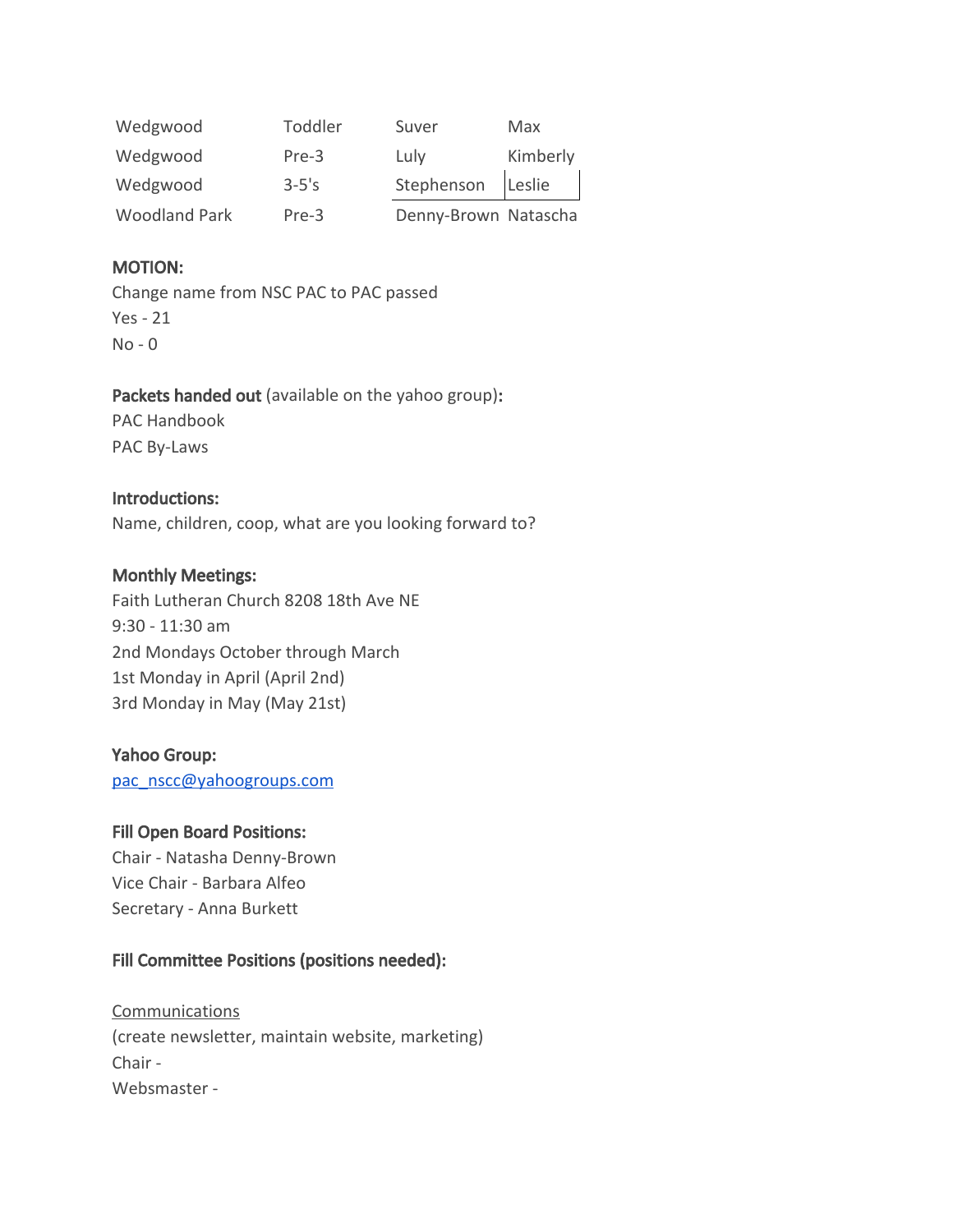Newsletter - Fairs - Advertising -

**Education** (plan lectures, source articles) - Molly Abbey - Daniel Pensak - Janay Nowlin - Bethany Van Etten

Fund Development (coordinate coop PAC fundraising, raffle) 1 - Katherine Rice  $2 -$ 3 -

**Scholarship** (review scholarship applications) 1 - Alexis Strecker

**Registration** 

(manage current enrollment, plan Fall training and Open Reg)

- 1 Leslie Pandey
- 2 Leslie Stephenson
- 3 Galen Kramer

4 -

**Diversity** (encourage diversity)  $1 2 -$ 

## Board Break Out:

- Laura to connect Natasha to old Chair for PAC
- Natasha and Barbara must go to bank to get onto PAC bank account
- Natasha to send meeting reminders using the Yahoo group email

## Committee Reports: